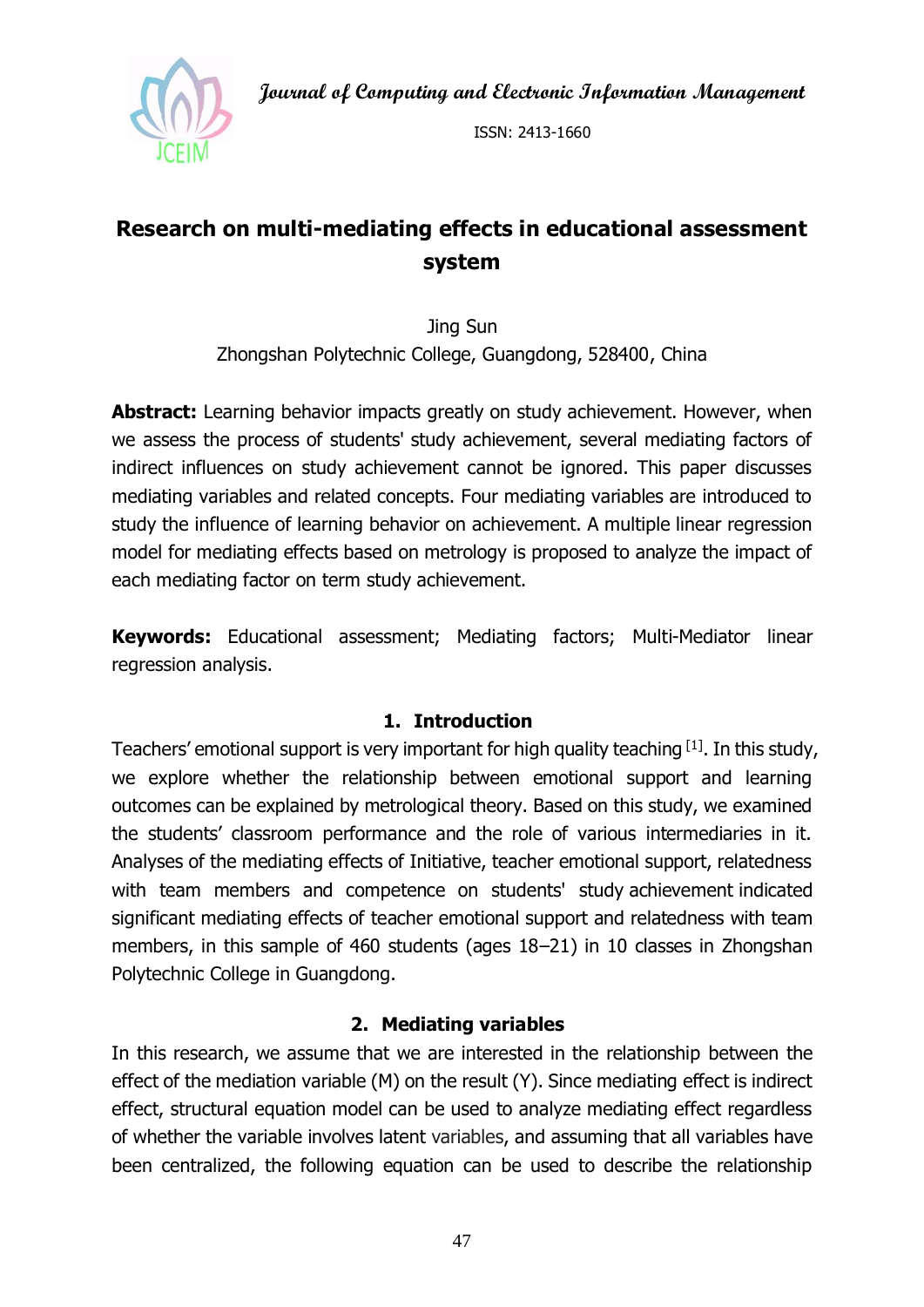between variables:

 $Y = bM + e$  (1)

Here, M represents the mediating factor. Y represents the influence from factor M; E denotes the estimated value of dependent variable when all independent variables are zero, b is the partial regression coefficient, and represents the change of Y for each unit of independent variable M when the values of other independent variables are fixed.

460 participants (ages 18–21) were drawn from 12 classes in Zhongshan Polytechnic College in Guangdong. The ratio of male to female teachers is 0.7:1. Research program was run from term (2018-2019-1) to term (2018-2019-2).

Mediating factors involved are study initiative(M1), relatedness with team members(M2) teacher emotional support(M3) and competence(M4), respectively.

In total 460 students consented to participate in full-time college study (30% in freshman year, 30% in sophomore, 30% in Junior year). On average, 38 students consented per classroom.

Since the study is on explicit variables, the mediating effect can be estimated and tested only by the usual regression analysis.

# 2.1Mediating Effect of Peer Relations

Students answered four questions in each end of semester assessing whether their team peers interacted with them in a supportive, positive, and respectful manner in the learning task. Items included "How does your peer cooperate with you on the task.", "How many students a team", "how hard is your last task on the class", and "How do you get along with". Student responses were arranged on a 5-point scale, and while the exact wording of the responses varied according to the item, the responses ranged from 1 to 5.

# 2.2 Mediating Effect of Teachers' Emotional Support

Teachers participated in this program were observed in terms of emotionallysupportive degree in the beginning of each term, students' behavioral engagement and motivation is recorded in each classroom.

Suppose we think that students 'behavior will affect teachers' emotional learning support, and the degree of teachers 'support will affect students' final learning results, then the degree of emotional support is a mediating variable. Emotional support domain is defined as teacher-student interactions that promote social connection, convey concern for students' feelings and interest in their individuality, and honor students' desire to learn meaningful material.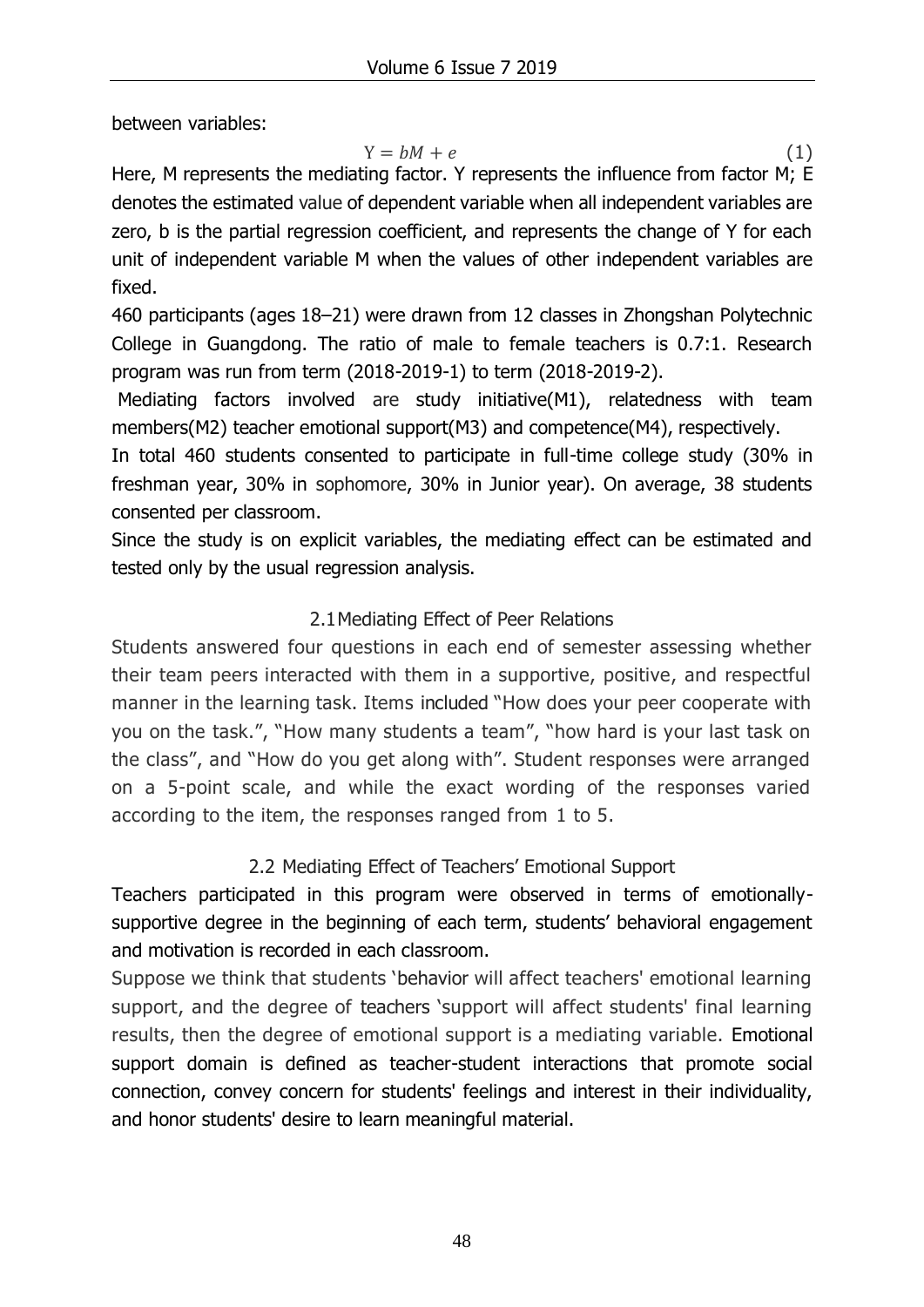## 2.3 Mediating Effect of autonomy support

Students with strong autonomy perform better throughout the semester in their classroom via a 5-item scale developed for this project that showed good reliability in each index. The five items included "Students often get to make decisions about how the task should run", "Students often get choices about how to design that project structure", "We have a lot of discussions", "Students often feel like they get to lead the teaching progress", and "The teacher changes if the plan more interesting for students." Responses were on a 5-point scale from 1 to 5. Previous research  $[1]$ demonstrated this measure's predictive validity with both observed student engagement and students' self-reported engagement.

#### 2.4 Mediating Effect of competence

We evaluated students 'general views on their academic abilities through three indicators extracted from the results of the self-regulated learning ability test. The students answered with a five-point system  $(1 =$  totally agree, 5 = disagree). These three indicators are: "I don't need help, I can definitely accomplish the task", "I am fully competent, but I would like to cooperate", "I am sure I can master the skills taught in class this year", "I can't accomplish without help".

## **3. Multi-Mediator linear regression analysis**

When there are multiple linear relationships between dependent variables and independent variables, the multiple linear regression model can be used to describe the relationship between them.

The simple linear regression model only considers the influence of single mediator. In fact, there is often more than one factor affecting the dependent variable, and there may be more than one influencing factor, which requires the use of multiple linear regression analysis. The difference between multiple linear regression and multiple linear regression depends on the number of dependent variables or independent variables. Multiple linear regression refers to a linear regression model containing two or more independent variables, while multiple linear regression refers to a linear regression model containing two or more dependent variables. Therefore, the multiple linear regression model is described as equation (2):

$$
Y = \sum_{i=1}^{4} b_i M_i + \sum_{i,j=1}^{4} M_i M_j + e
$$
 (2)

Here,  $M_iM_j$  represent each mediating variable, When i=j,  $M_iM_j = 0.$ 

We utilized SPSS to simulate the linear regression analysis of Mediators. In the screening of multiple linear regression independent variables, we follow the rules below:

(1) leaving useful independent variables in the model, eliminating useless independent variables;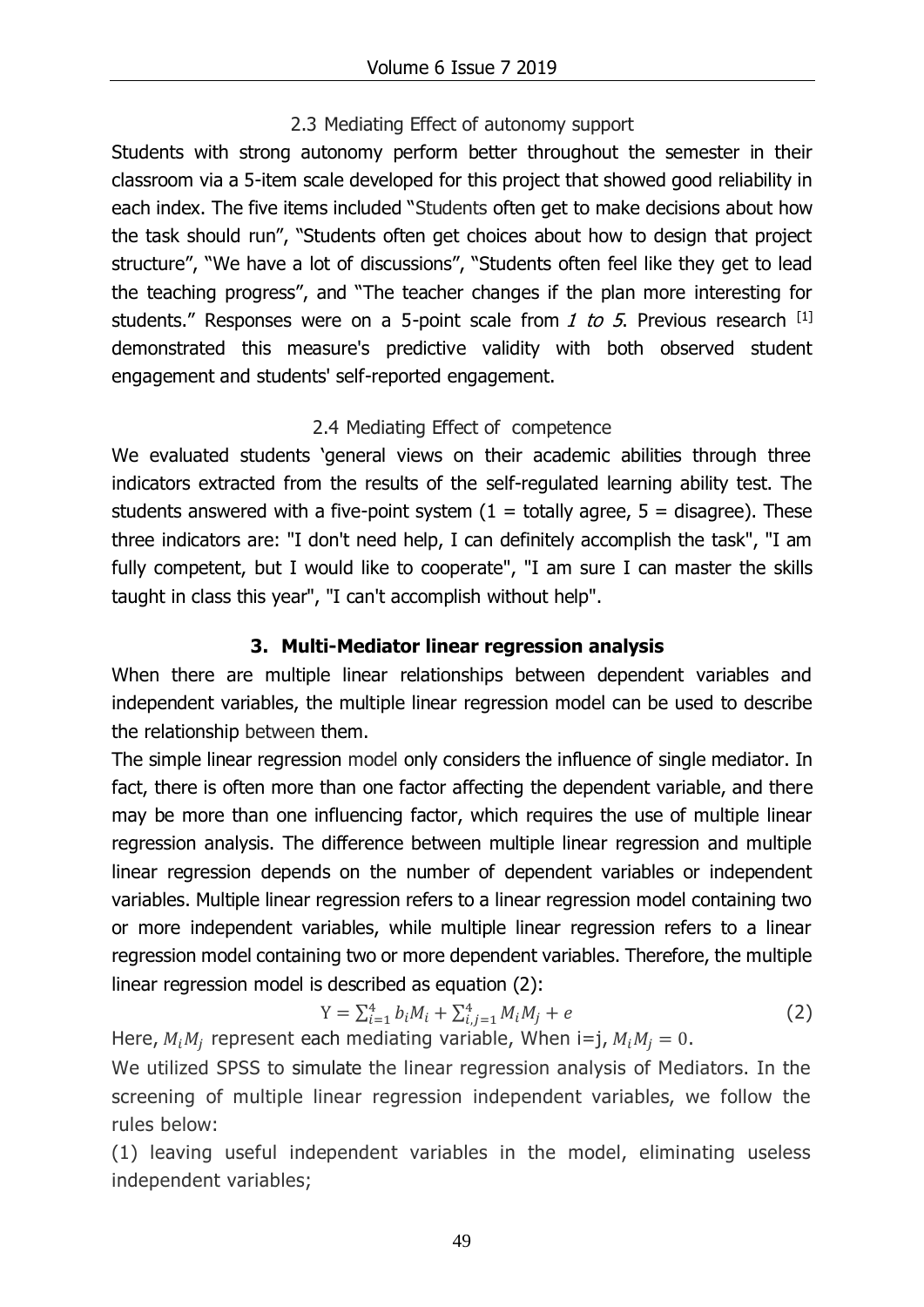(2) the model should have a higher predictive value;

(3) the model should be simple, that is, the independent variables of the equation should be as few as possible.

According to equation (2), analysis on SPSS includes Measurement of the degree of correlation between individual variables and individual dependent variables. The dataset sampled by this research is fed into SPSS database [3].



Figure 1. Multilevel linear regression analysis of M1, M2, M3, M4 correlation with Y Figure 1 shows the Multilevel linear regression analysis uses matrix scatter plot. The proportion of the influence degree of each mediating variable to the total influence degree is 12%,28%,42%,18%, respectively.

Table 1 The proportion of the influence degree of each variable to the total influence degree

| Mediating factor | R     | R Square | Std. Error of the<br>Estimate |
|------------------|-------|----------|-------------------------------|
| M1               | 0.126 | 0.0158   | 14.127                        |
| M <sub>2</sub>   | 0.283 | 0.0566   | 11.254                        |
| M <sub>3</sub>   | 0.425 | 0.1806   | 15.684                        |
| M4               | 0.186 | 0.0345   | 13,258                        |

R, R Square, and Std. Error of the Estimate represent "complex correlation coefficient", "determination coefficient", "residual standard deviation" respectively. The larger the R value is, the closer the linear regression relationship is. R Square represents the proportion of the total variation of dependent variable Y that can be explained by independent variables in the regression model. The larger the R Square, the better. In linear regression model, R is equivalent to the correlation coefficient between independent variable and dependent variable; R square is the square of R, which means how much proportion of dependent variable variation can be explained by independent variable.